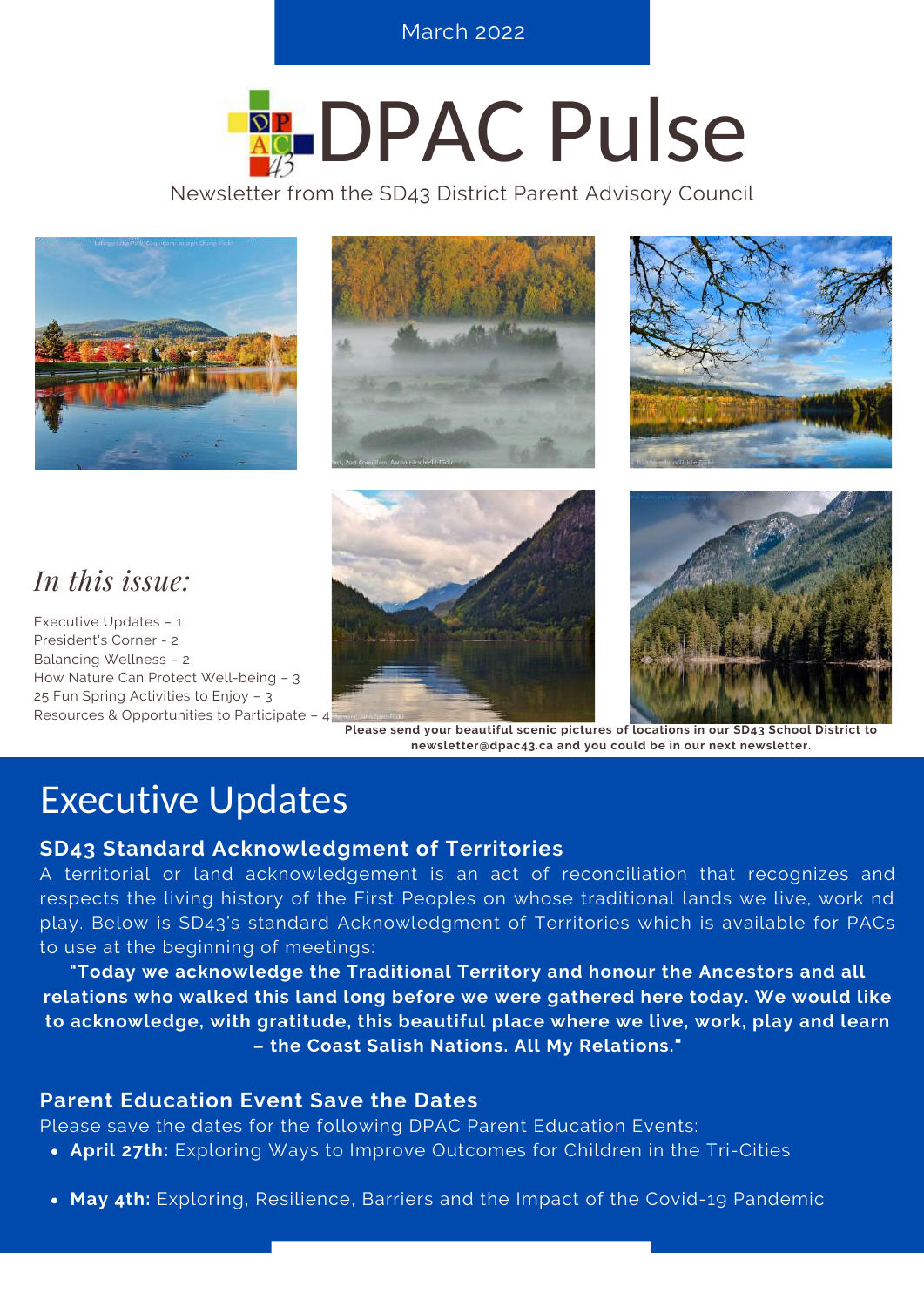## President's Corner

by Marvin Klassen

As we return to school from spring break, we do so under new guidance as to how our children will encounter and interact with each other. The changes also concern parents returning to school buildings. For some there is a sense of relief, yet for others this may bring trepidation and further concern. For the majority of parents, I suspect we are somewhere in the middle. Much like the mornings where it appears the sun will shine, we will still carry an umbrella out of an abundance of caution.

PACs will have to decide whether they will return to in-person meetings or continue to gather online. At DPAC we've been weighing the pros and cons of both, while looking at alternatives that can offer the option for in-person and online attendance. We are still in the early stages and hope to have something worked out for our April meeting.



Meanwhile, this is budget month for the school district. There are three school board meetings involving the 2022- 2023 budget process this month. I and other DPAC members will be attendings these meetings. At the end of the month the BCCPAC Conference and AGM takes place, in person. The early bird pricing and registration deadline is April 7. If your PAC is a BCCPAC Member, get set to register your delegates for attendance. If you are unable to attend, you may provide your Proxy to DPAC with your voting instructions and we will carry your proxy for you.

On a completely different topic, the new gaming guidelines are out. There are some changes in this year's booklet so be sure to review the funding guidelines with your executive. One significant change to note, this will be the last year that gaming funds may be used for scholarships and bursaries. For some PACs this may mean a shift so be sure to discuss with your executive.

### Balancing Wellness with Everything Else March 30th DPAC Parent Education Event

In this edition of our DPAC43 Parent Education Night, Sierra Turner and Lily of [Foundry](https://foundrybc.ca/) BC will be giving a presentation on balancing wellness with everything else.



Sierra is the Communications Coordinator supporting the Virtual Care Services Team at Foundry BC. She brings her lived experience as a high-level athlete navigating the pressures and anxieties of sports and school, in addition to struggles with an Eating Disorder, Anxiety and Depression. Her lived experience brought her to Foundry initially in the role of a Peer Supporter. This has grown into a role supporting communications while working on a mental health consulting and leadership coaching program through UBC. In her spare time, Sierra enjoys running, listening to audiobooks, and hiking with her dog.

Lily is one of the Family Peer Supporters at Foundry BC Virtual Care. She provides Family Navigation and Family Peer Support to caregivers supporting their youth who live with mental health challenges. Lily is a mom with lived experience of supporting her two children, now aged 19 and 21, who have struggled with their mental health from childhood into their teen years in areas such as depression, anxiety, bipolar disorder and suicidality. Lily's role is one of connection, compassion, and community. Her experience in the domains of education and social services, as well as supporting loved ones through hard times, empowers her in her work at Foundry.



The presentation will be held on **Zoom at 7 pm on Wednesday March 30, 2022**.

*"A child's mental health is just as important as their physical health and deserves the same quality of support." Catherine, Duchess of Cambridge*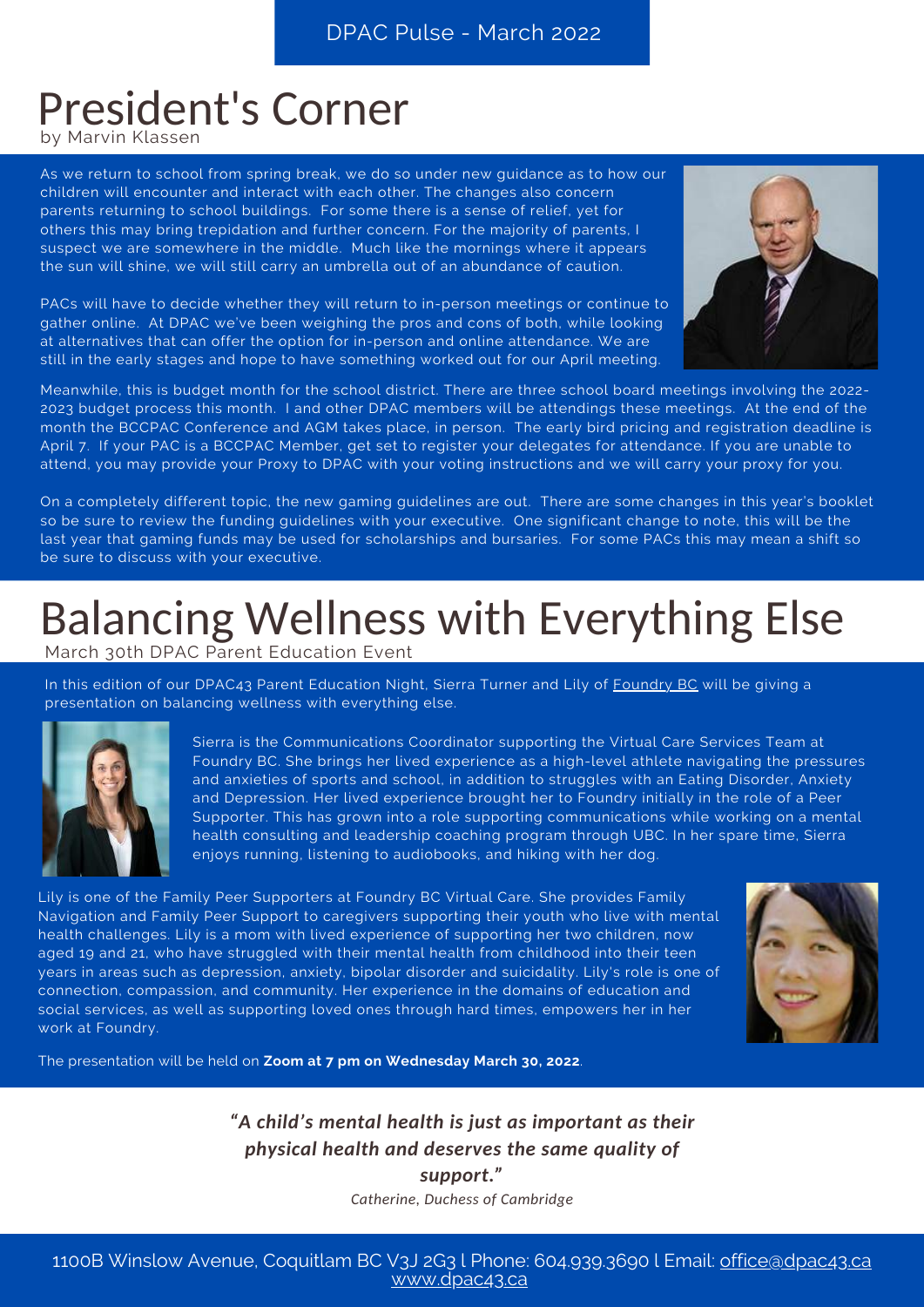### How Nature Can Protect Your Well-being

Adapted from the Healthy Schools BC March 2022 Newsletter

"Whether we garden, have a view of nature out our window, visit nearby parks, or even just watch a **nature video, we can help ourselves deal with the stresses and strains of COVID isolation by giving ourselves and our kids a dose of "Vitamin N."**

The past two pandemic years have led to increased mental health concerns in many lives, especially among teenagers. However, studies have shown that those who spent more time in nature these past two years were happier and less stressed. From reducing stress to restoring our attention, this article explores four proven ways that getting outside and connecting with nature can help support our mental health and well-being. Whether it's by teachers taking their class outdoors, families going on hikes together or individuals going in groups or by themselves, we all reap the benefits of spening time in nature.

Find out more about how nature protects our wellbeing [here.](https://greatergood.berkeley.edu/article/item/four_ways_nature_can_protect_your_wellbeing_during_a_pandemic#.YemWbXAsc6w.twitter)

# 25 Fun Spring Activities to Enjoy

Adapted from Real Simple and The Spruce Magazines

Spring is here and we can feel it all around us! Here are a 25 fun things parents and children can do to create new memories this Spring.

- Plant a spring garden (or even just a plant or two) 1.
- 2. See the cherry blossoms
- 3. Have a picnic at the park
- Take a hike 4.
- 5.Ride a bike
- Walk on an empty beach 6.
- 7. Fly a kite
- Blow bubbles 8.
- Find a playground and swing on the swings 9.
- 10. Draw pictures on the sidewalk with chalk
- 11. Skip stones across a pond
- 12. Play catch
- 13.Bake festive spring cupcakes with pink (or lavender or yellow or baby blue) frosting
- Visit the farmers market 14.
- 15. Pick strawberries at a farm
- 16. Eat jellybeans
- Watch bumblebees at work in a garden 17.
- 18. Notice the trees budding
- 19. Listen to the birds singing
- 20. Feel the sun on your face
- Wear open-toed shoes 21.
- 22. Buy a colorful umbrella
- 23. Decorate your home with fresh tulips and daffodils
- 24. Have a Spring Scavenger Hunt
- 25. Take Spring Photos

For more ideas, check out these 12 At-Home Spring Activities to Boost Your Child's [Development.](https://blog.brookespublishing.com/12-at-home-spring-activities-to-boost-your-childs-development/)